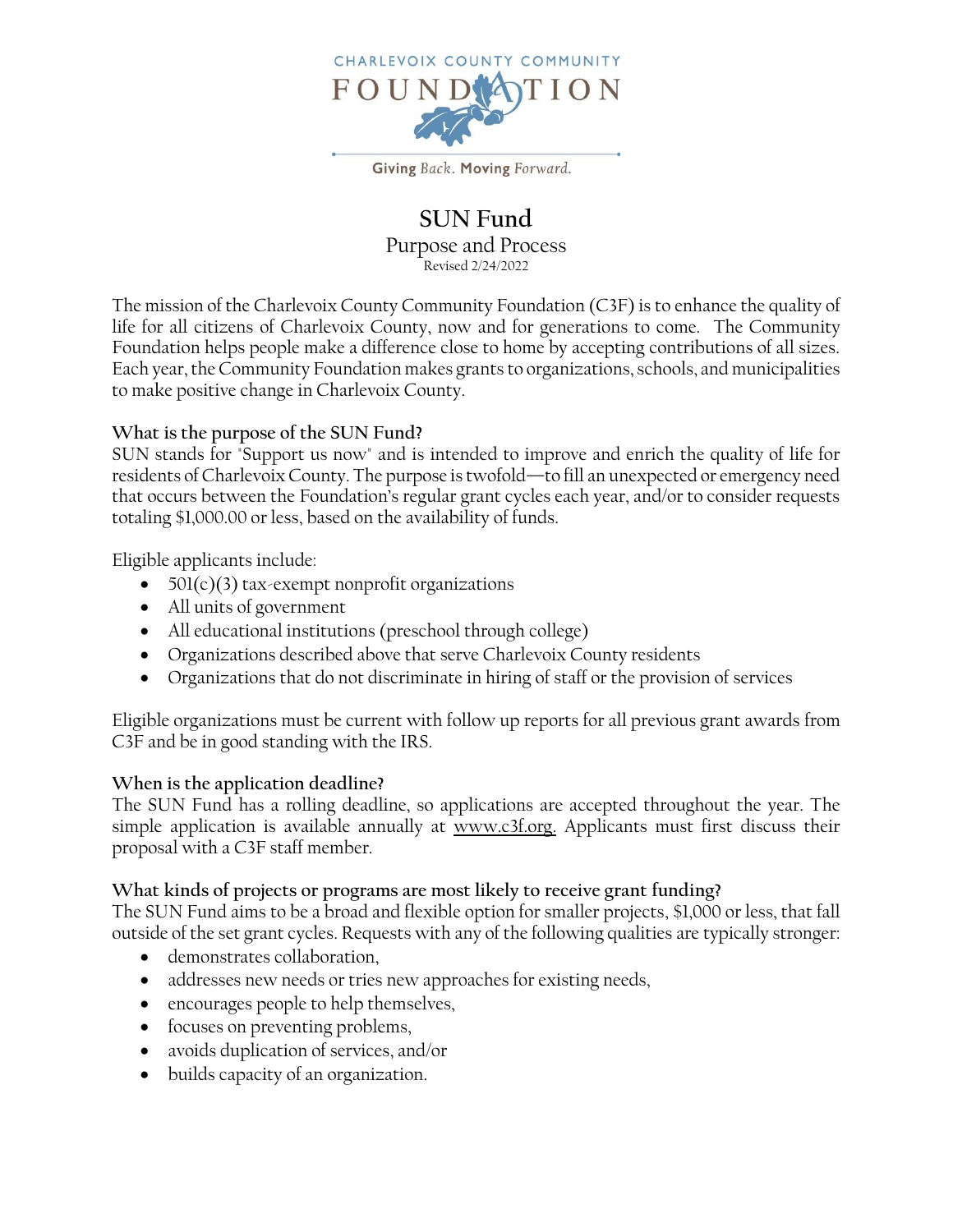## **What kinds of grants are generally not funded?**

The Community Foundation's grant cycles generally do not fund annual fundraising campaigns, political campaigns, deficit spending, sectarian projects, or services normally supported by tax dollars.

## **When will grant funding decisions be announced?**

C3F staff will generally notify grant applicants within a two-week period from the time the application is submitted.

#### **All grant applications require a cash contribution. How much is necessary?**

The expectation is that nonprofit partners will contribute or find another source of funding to contribute toward the project or program, so that the C3F is not the sole funder.

#### **What kind of follow up reporting is required?**

The grant period is six months. A simple follow up report is available through the online grant portal to share about the successes of the program or project as well as the lessons learned. Providing photos is encouraged. Funded organizations will receive a reminder from [administrator@grantinterface.com](mailto:administrator@grantinterface.com) two weeks before the follow up report is due. If the program or project is delayed or cannot be completed within the time period, the organization's representative should call the Community Foundation.

#### **Are there any other requirements?**

- The governing board is responsible for appropriate use of funds and project implementation.
- Applicants must be current with follow up reports for all previous grants in order to apply.
- Proposals from faith-based organizations must address community needs and
	- o Have a clearly demonstrated public benefit
	- o Be fully accessible to all persons regardless of religious beliefs and lifestyle choices
	- o May NOT require anything in return for services provided. Examples: attending services or prayer groups and/or volunteering, etc.